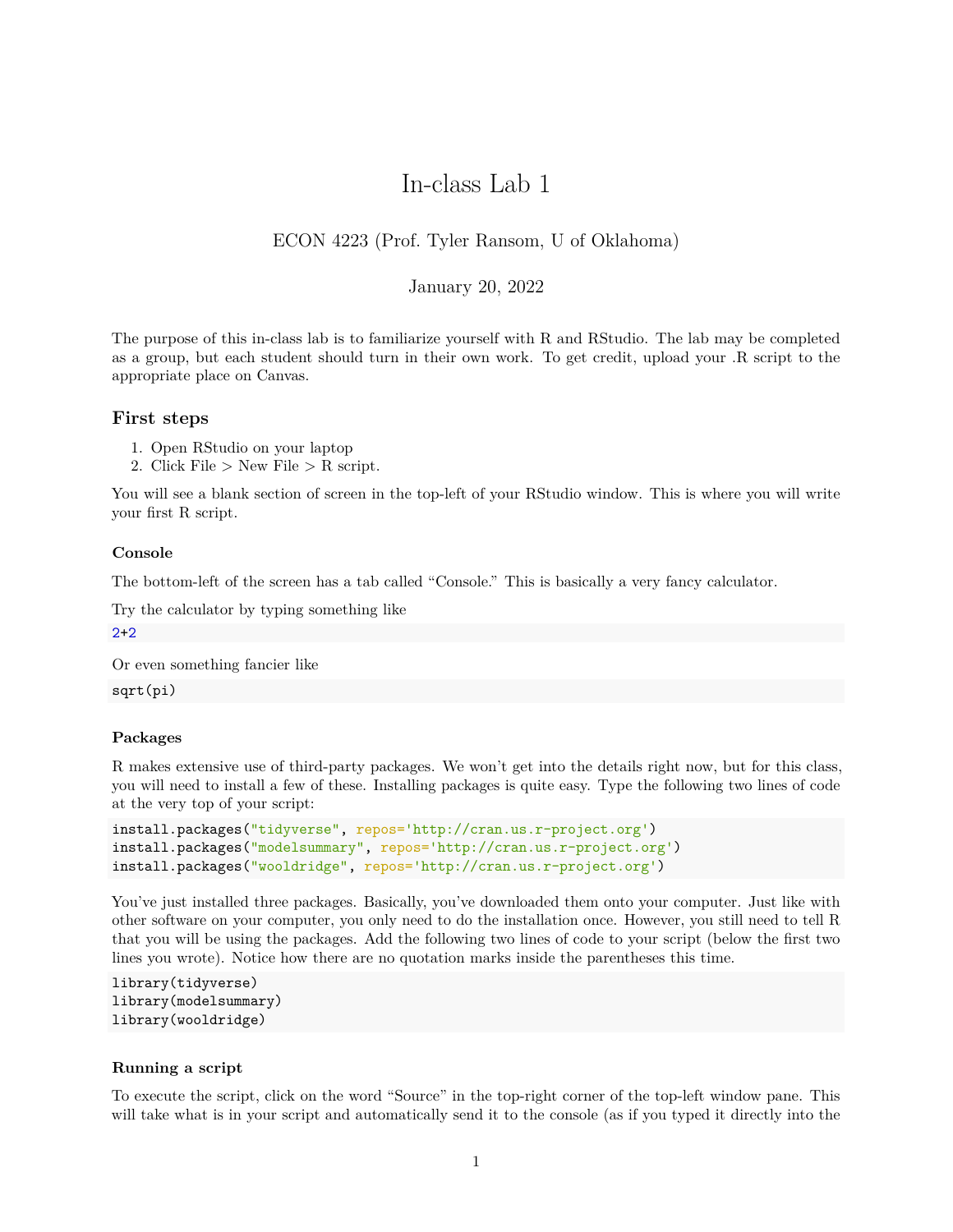console)

To save the script, click on the disk icon at the top of your script pane (but not the disk icon at the very top of RStudio). Name your script ICL1\_XYZ.R where XYZ are your initials.

# **Commenting**

Now, put a hashtag  $(\#)$  in front of the first two lines of code in your script, like so:

```
#install.packages("tidyverse")
#install.packages("modelsummary")
#install.packages("wooldridge")
```
The hashtag is how you tell R not to run the code in your script. This is known as "commenting" your code.

At the very top of your script, type your name with a hashtag in front.

**From now on, add all of the code you see to your script.**

# **Exploring data**

Now that you've got some of the basics of R, let's look at some data!

# **Loading data**

We're going to load a data set from the wooldridge package. The data set is called wage1.

```
df <- as_tibble(wage1)
```
What we did there was convert it to a tibble, which is a nice format for data sets (see Ch. 10 of Wickham and Grolemund (2017)). We called the converted tibble df, but you can call it whatever you want: mydata, data123, whatever.

# **Browsing**

If you re-run your script (by clicking Source . . . or better yet, click on the little arrow next to Source which opens a menu that you can click Source with echo), you'll see something new in the "Environment" window (top-right). It says df under the "Data" heading.

Double-click on df in the Environment window. This will show you your data in a format similar to an Excel spreadsheet. You can use this to easily scan the data to make sure things look reasonable.

#### **Summary statistics**

Let's look at the summary statistics of one of our variables. Suppose we want to know: What is the average years of education in our sample?

datasummary\_skim(df, histogram=FALSE) *#then look at 'educ' column*

In your script, write the value of the Mean of educ, preceded by a comment (the hashtag symbol)

What fraction of the sample is composed of women?

```
mean(df$female)
# or
datasummary_skim(df, histogram=FALSE) #then look at 'female' column
```